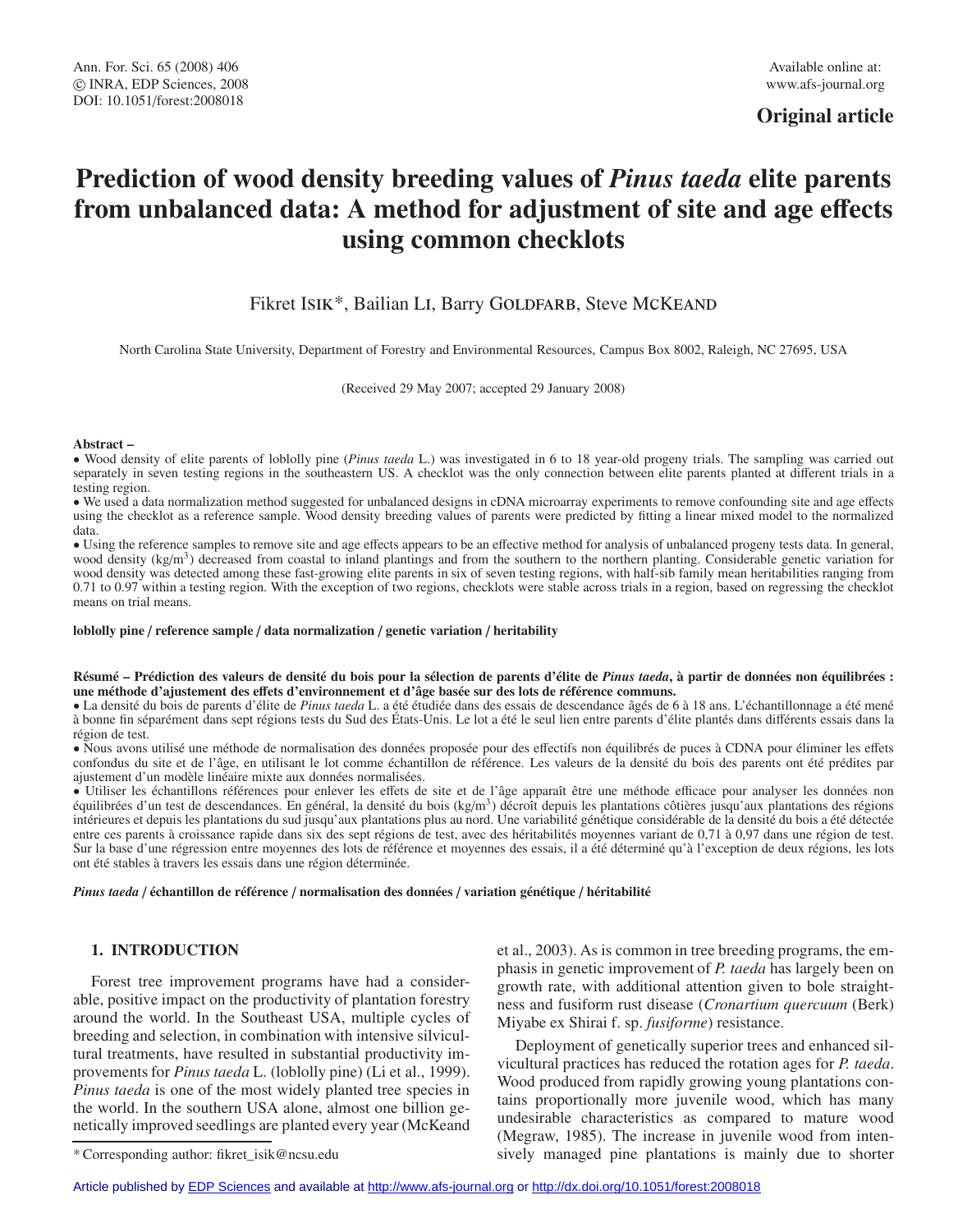rotation ages (Zobel and Sprague, 1998). Wood density, an important trait that affects pulp and paper yield and structural wood quality, is typically lower in juvenile wood. As a result, the quality of the wood produced in young plantations has raised concerns among the tree improvement and forest tree utilization communities. Including wood density in *P. taeda* improvement programs could potentially offset the decrease in density resulting from juvenile wood.

Wood density assessment on the large sample of trees necessary for tree breeding programs is time consuming and, can be prohibitively expensive. Several rapid wood density assessment methods, such as the Pilodyn (Cown, 1978) and the Resistograph (Isik and Li, 2003) have been explored for screening progeny trials for relative wood density. Low phenotypic correlations between wood density and Pilodyn values reported in some studies (Gough and Barnes, 1984) have discouraged tree breeders from further use of the tool. The Resistograph system explored by Isik and Li (2003) is a relatively new method and needs to be tested for different age groups and populations before further use. An alternative approach for screening tree breeding populations would be subsampling the populations, such as focusing on elite parents. One strategy for improving wood density in plantations would be to first select elite parents based on growth rate, disease resistance and bole straightness, and then screen these selections for wood density. Ultimately families and/or clones with high wood density could be multiplied to meet reforestation needs.

A large number of studies have been carried out to study variation and genetic control in wood density of *P. taeda*. Wood density based on breast-height wood cores for *P. taeda* ranged from 353 (Talbert et al., 1983) to 550  $(kg/m<sup>3</sup>)$  (Zobel and Talbert, 1984), depending on the populations studied. Jett et al. (1991) reported a range of 406 to 461 kg/m<sup>3</sup> wood density means from seven different test sites encompassing an area spanning the natural distribution range of the species. A trend has been noted for average wood density of natural and experimental populations of *P. taeda*, in which density generally decreases from the Coastal plains to the inland Piedmont and from the south to the north (Belonger et al., 1996; Jett et al., 1991; Zobel and Talbert, 1984). These authors also reported considerable genetic variation in wood density among seed sources. Narrow-sense individual-tree heritability estimates for *P. taeda* have ranged from 0.42 to 1.0, except for some weak estimates based on juvenile wood (Gwaze, 1997; Gwaze et al., 2001). Isik and Li (2003) also reported high individual-tree (0.61) and family mean heritabilities (0.81 to 0.95) for wood density from an 11 year-old diallel test of *P. taeda*.

Genotype by environment interactions for wood density in the Southeast United States are generally low (i.e., Atwood et al., 2002; Belonger 1996; Byram and Lowe, 1988; Jett et al., 1991). For example, Atwood et al. (2002) reported consistent ranking of Florida source *P. taeda* families for wood density among sites in the Southeast USA. Isik and Li (2003) also reported low general combining ability by site interactions and no specific combining ability by site interaction variances from a diallel test of *P. taeda*. Negligible genotype by environment interaction for wood density was also reported for *Pi-* *nus elliottii* Englem in the southern USA (Hodge and Purnell, 1993). High heritability estimates and insignificant genotype by environment interactions for wood density make the trait amenable for including in *P. taeda* improvement programs.

Most of the previous studies on genetics of wood quality in *P. taeda* have been based on experimental populations in replicated field tests and with known relationships among the genotypes used. Statistical analysis of this kind of balanced and replicated genetic experiments is relatively straightforward. However, if parents from an operational breeding population are to be sampled, it is likely that progeny tests would be in numerous different sites and at different ages. Parents would have a relatively low representation at any one site. Thus, ranking of sub-sampled parents from different sites and with different ages could be challenging. In this study, we explored a statistical analysis method suggested for unbalanced microarray experiments (Kerr and Churchill, 2001; Kerr et al., 2000; Wolfinger et al., 2001) to predict breeding values of *P. taeda* elite parents sampled from different experiments.

The objectives of this study were (i) to explore a statistical analysis method to predict wood density of elite parents across sites and ages by using a common checklot, (ii) to examine wood density among elite parent trees in seven testing regions in the southeastern USA, and (iii) to estimate genetic variances and heritabilities for wood density within elite populations with trees already selected for rapid growth, straight stems, and fusiform rust resistance.

# **2. MATERIALS AND METHODS**

## **2.1. Background**

Breeding of *P. taeda* in the North Carolina State University-Industry Cooperative Tree Improvement Program for the second cycle was carried out in three broad breeding zones; the Northern, Atlantic Coastal, and Piedmont zones. The Northern zone had two testing regions (Northern 1 and 2). The Atlantic Coastal zone was subdivided into three testing regions (Coastal 3, 4, and 5), while the Piedmont zone had two regions (Piedmont 6 and 7) (Tab. Ia). Parents of each testing region were grouped into 6-parent diallels for breeding. Parents were mated to produce 15 full-sib families using a disconnected half-diallel mating design (Xiang et al., 2003). In total 574 diallels were planted in the seven regions (Tab. Ia). A diagram of the breeding, testing and selection of the elite parents is given in Appendix 1.

Progeny of two diallels (30 full-sib families) were tested together at four sites within each region. For example, 30 full-sib families from two diallels of Region 4 were only tested in that region. A randomized complete block design with six blocks was used at each test site. Each full-sib family was planted in 6-tree row plots in each block.

In addition to 30 full-sib families, a seed orchard mix checklot was planted at every site within a region. Each region had a separate checklot to measure genetic improvement over the previous (first) breeding cycle. For example, for Region 4, seed orchard mix checklot (SOM4) was planted at all sites within the region but it was not planted across regions (Tab. Ia). The number of seed orchards from which seed were collected to create the mixed checklot ranged from two to five (Tab. Ia). Each orchard contributed approximately 20 female parents to the checklot mix in each region. Thus, depending on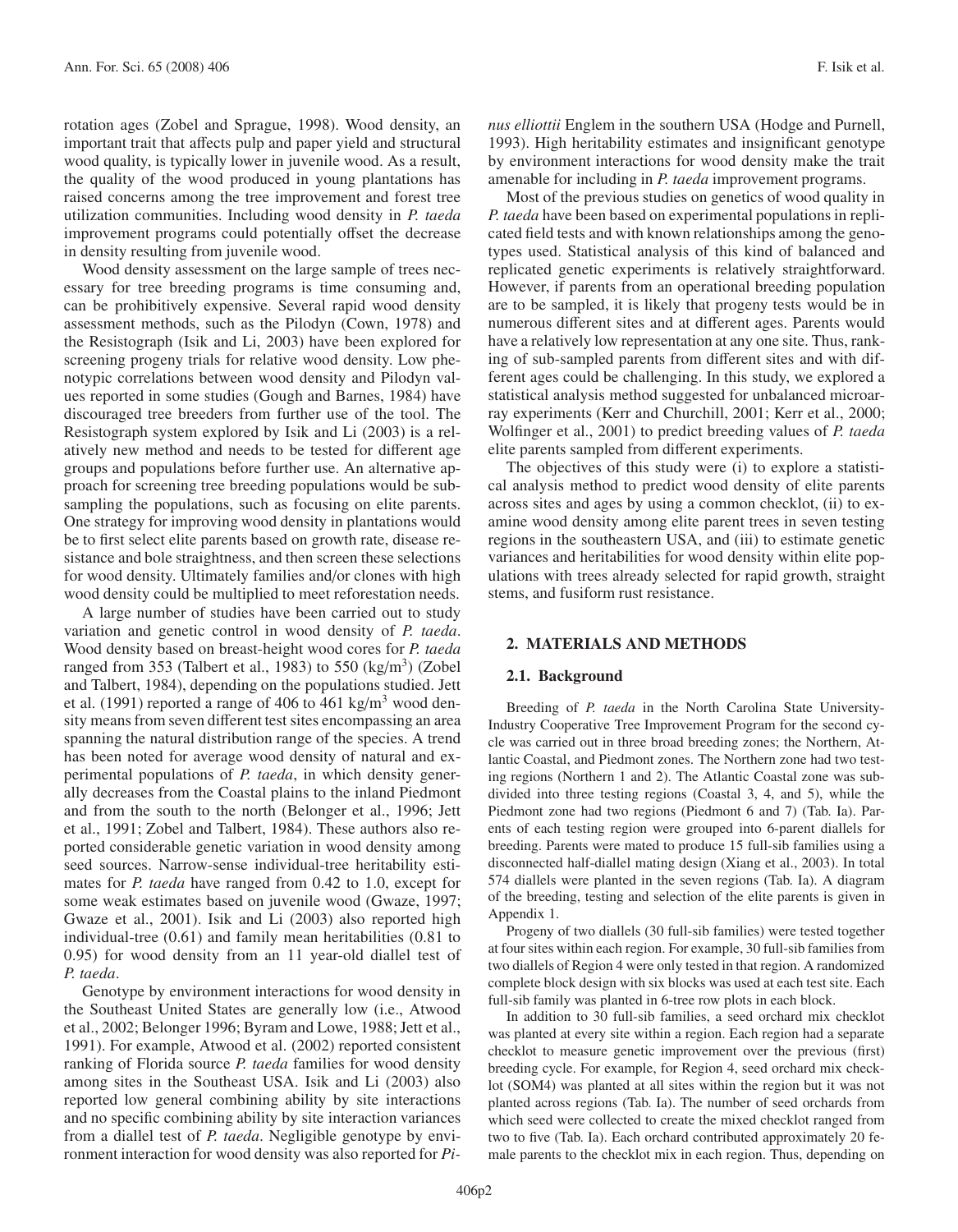**Table I.** Sampling size (parents, crosses, sites sampled) and descriptive statistics of wood density for seven testing regions.

**(a)** Sampling of seven testing regions in the southeastern USA for assessment of wood density of elite *P. taeda* parents and composition of the reference sample (SOM) in each region.

| Regions      | Original #  | # of diallels | # of sites | Range of tests' age | Checklot ID      | # of orchards           |  |
|--------------|-------------|---------------|------------|---------------------|------------------|-------------------------|--|
|              | of diallels | sampled       | sampled    |                     |                  | used to create Checklot |  |
| Northern 1   | 130         | 14            |            | $6 - 16$            | SOM <sub>1</sub> |                         |  |
| Northern 2   | 20          | 18            | 11         | $8 - 14$            | SOM <sub>2</sub> |                         |  |
| Coastal 3    | 68          | 23            | 14         | $10 - 18$           | SOM3             |                         |  |
| Coastal 4    | 38          |               | 4          | $7 - 16$            | SOM4             |                         |  |
| Coastal 5    | 88          | 15            |            | $8 - 17$            | SOM <sub>5</sub> |                         |  |
| Piedmont 6   | 70          | 14            |            | $7 - 16$            | SOM <sub>6</sub> |                         |  |
| Piedmont 7   | 160         | 32            | 18         | $7 - 15$            | SOM7             |                         |  |
| <b>TOTAL</b> | 574         | 123           | 71         |                     |                  |                         |  |

**(b)** Number of elite parents, crosses and trees sampled from seven testing regions and the descriptive statistics (mean, standard deviation, minimum and maximum) of wood density  $(kg/m<sup>3</sup>)$ .

| Region       | # Parents | # Crosses | # Trees | Wood<br>density | Minimum<br>$\pm$ | Maximum |  |
|--------------|-----------|-----------|---------|-----------------|------------------|---------|--|
|              |           |           |         | Stdev           |                  |         |  |
| Northern 1   | 20        | 50        | 342     | $438 \pm 33.2$  | 342              | 554     |  |
| Northern 2   | 25        | 66        | 454     | $449 \pm 50.3$  | 345              | 593     |  |
| Coastal 3    | 44        | 102       | 537     | $485 \pm 46.4$  | 373              | 607     |  |
| Coastal 4    | 17        | 40        | 262     | $506 \pm 50.9$  | 356              | 626     |  |
| Coastal 5    | 13        | 37        | 253     | $479 \pm 42.4$  | 396              | 619     |  |
| Piedmont 6   | 10        | 28        | 211     | $416 \pm 33.3$  | 335              | 507     |  |
| Piedmont 7   | 45        | 127       | 741     | $435 \pm 41.4$  | 333              | 580     |  |
| <b>TOTAL</b> | 174       | 450       | 2800    | Mean = $458.3$  |                  |         |  |

the region, a seed orchard mix of a testing region had a range of 40 to 100 female parents. Unlike full-sib families, the checklot was planted in two row plots in a block. Thus, the checklot was represented by 72 trees at a site to obtain a more reliable mean to compare parents across different diallel tests within a region (Tab. Ia).

After six growing seasons, height, diameter, presence of fusiform rust disease, and stem straightness of trees were measured. Breeding values of parents and their crosses (full-sib families) were predicted using a linear mixed model (Xiang and Li, 2001). The breeding values of parents were later added to the Cooperative data base.

## **2.2. Selection of elite parents from the database**

Truncation selection was used to select elite parents within each testing region to study the extent of variation in wood density. The criteria for selection of elite parents were high breeding values for height and bole straightness and low breeding values for fusiform rust infection compared to an unimproved checklot (Fig. 1). In the truncation selection, we chose only parents that had at least 11% faster growth, 10% less rust disease infection and 9% better bole straightness than the unimproved checklot in each region. On average, elite parents had 31% to 43% greater volume, 21% to 25% greater straightness and 25% to 51% less rust infection compared to the unimproved checklot (Fig. 1).

# **2.3. Wood sampling from progeny tests**

For each elite parent selected from the database, the three fastest growing full-sib families were chosen for wood sampling. The test site with the highest survival and the lowest plot-to-plot variance was picked among the four sites of a diallel group. For an elite parent, 15 trees (3 full-sib families  $\times$  5 progeny), all coming from the same

■ Volume ■ Straightness □ Rust



Figure 1. The difference (%) between average breeding values of elite parents over the unimproved checklots in three geographic breeding zones of *P. taeda*. A truncated selection was used to select elite parents based on their progeny performance.

site and the same block were sampled. From each sampling site where wood cores were collected, 10 trees of the seed orchard mix were also sampled. At the time of the field sampling, the age of trees in the progeny field trials ranged from 6 to 18 years. The geographic distribution of sampled sites for the seven testing regions is shown in Figure 2. The sampling procedure is also given as a diagram in Appendix 1.

In total, 2 800 trees from seven breeding/testing regions were sampled (Tab. Ib). Using gasoline powered drills, 12-mm increment cores were collected at breast height (1.4 m) in 2003. Increment cores were kept in coolers with ice during collection and were later put into a freezer for long-term storage. The bark was removed from the cores and each core was divided into two pieces at the pith. The last growth ring of all samples was excluded due to missing latewood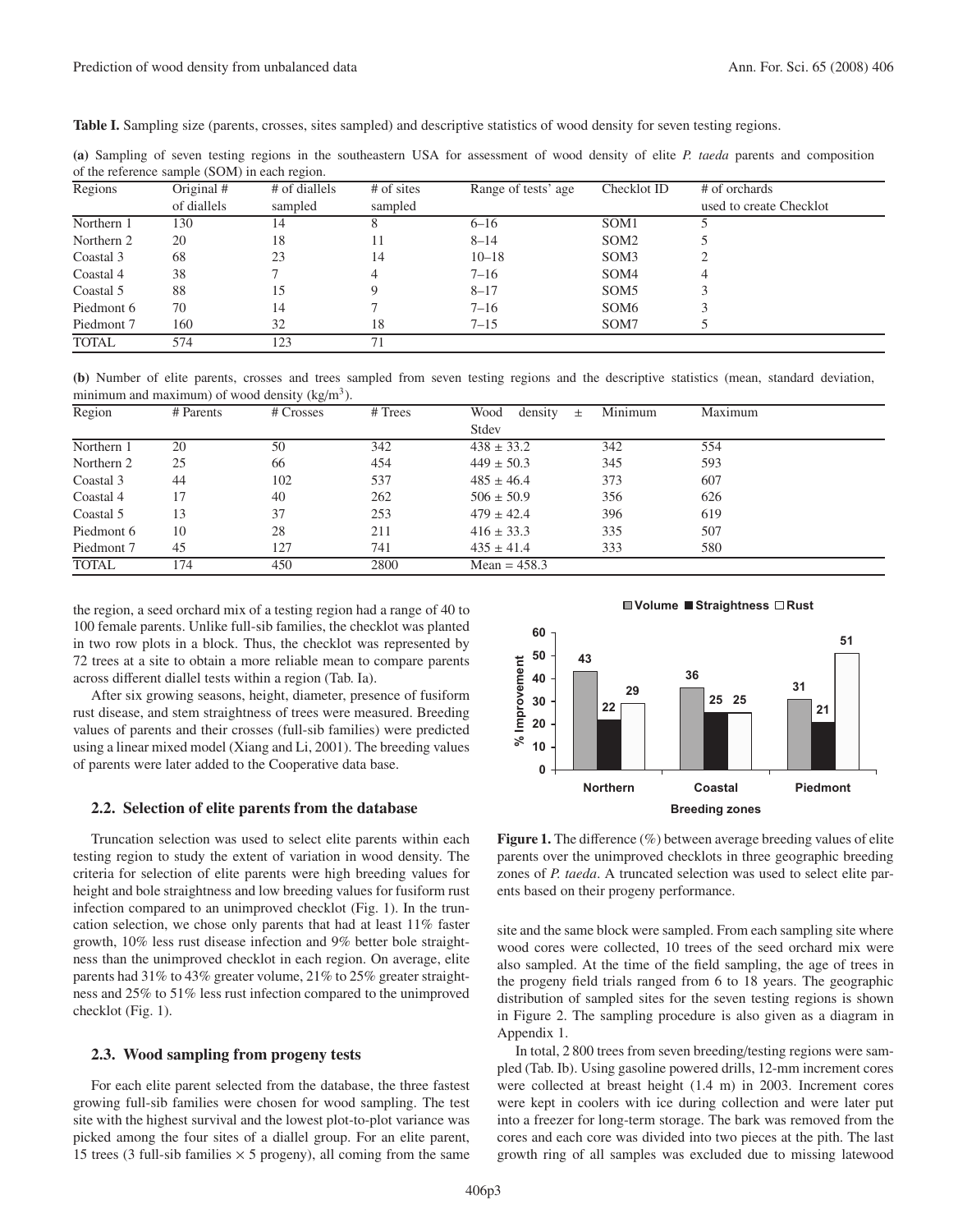

**Figure 2.** Seven testing regions in three geographic zones (Coastal, Piedmont and Northern) of *P. taeda* improvement program in the Southeast USA. The shaded area is the natural range of the species; the dots represent test sites where elite parents were sampled for wood density in this study.

on cores collected in mid-summer. Half of each core was dried at room temperature for 48 h, and then in an oven at 50 ◦C for 24 h, sorted and put into plastic containers. The remaining half cores were stored in a freezer for study of other wood properties. Cores were sectioned longitudinally to produce 2-mm thick strips, which were then conditioned to a uniform moisture content of 8%. Each strip was scanned with an X-ray densitometer from pith to the bark (QMS Tree Ring Analyzer®, Model Qtrs-01x, Quintek Measurement Systems Inc., Knoxville, TN). Using the ring area as a weighting factor, weighted core density (called 'wood density' hereafter) values were determined  $(kg/m<sup>3</sup>)$ .

## **2.4. Statistical analysis**

All the statistical analyses were carried out separately for each region. As the elite parents were mated in a disconnected half-diallel mating design, the pedigree relationships in the data were complex. Most elite parents did not share the same trial (site). In addition, the trees sampled from different trials had different ages, and it is known that wood density increases substantially as the age of *P. taeda* trees increases (Zobel and van Buijtenen, 1989). Since site and age effects were confounded, the data we obtained may violate two assumptions of linear models: Random mating and random sampling of environmental variation (Lynch and Walsh, 1998). Therefore, we used two interconnected linear models to account for environmental variation and to predict breeding values of elite parents. First, a linear regression model was fitted to data to adjust for site and age effects, following a similar approach suggested for microarray experiments (Wolfinger et al., 2001). Gene expression data are complicated by stochastic errors from a variety of sources and need to be adjusted before a genetic model is fit (Cui et al. 2003, Kerr and Churchill, 2001; Wolfinger et al., 2001). We used a seed orchard checklot as a reference sample to remove the confounded site and age effects in the data for each region.

$$
\mathbf{y} = \mathbf{\mu}_1 + \mathbf{X}\boldsymbol{\beta} + \mathbf{e}_1 \tag{1}
$$

Where, **y** is the vector of individual tree wood density values,  $\mu_1$  is the common intercept,  $\beta$  is the vector of fixed checklot (one checklot mean for each trial), **X** is the design matrix relating the β to **y**, and **e1** is the stochastic error matrix. It was assumed that the expected value of errors is  $E(e_1) = 0$ . The errors have a constant variance and are uncorrelated, thus the  $\mathbf{R} = I \sigma_{el}^2$  is a diagonal matrix with the error variances  $(\sigma_e^2)$  in the diagonal and 0 values in the off diagonals (Littell et al., 1996). The **X**β matrix in Equation (1) fits a linear regression and shrunk the density values towards the checklot mean in the trial. The model was run using the SAS MIXED procedure (SAS Institute, 1996). The predicted values from the model are formed as **X**β**ˆ**. The residuals (**r**) are the difference between observed (**y**) and predicted values **X**β**ˆ**. They are age and site adjusted (normalized) wood density values.

$$
\mathbf{r} = \mathbf{y} - \mathbf{X}\hat{\boldsymbol{\beta}}\tag{2}
$$

The OUTP= option in the MIXED procedure of SAS was used to obtain residuals. The following linear mixed model was fit to the residuals (normalized wood density values) to predict breeding values and estimate variance components.

$$
\mathbf{r} = \mathbf{\mu}_2 + \mathbf{Z}\mathbf{u} + \mathbf{e}_2 \tag{3}
$$

Where **r** denotes the column vector of residuals,  $\mu_2$  is the intercept, **u** is a matrix of random effects, that includes parent effects (GCA), and cross effects (SCA), and **Z** is a design matrix for random effects. The model (3) does not include parent by site or full-sib family by site interactions due to data structure. The covariance matrix of observations is  $Var(y) = ZGZ^{T} + R$  (Littell et al., 1996). The first term (**G**) accounts for genetic effects, while the second term (**R**) accounts for random residual effects. The expectations of random factors are 0 mean with variances  $\sigma_{\text{gca}}^2 \sigma_{\text{sca}}^2$ , and  $I\sigma_{\text{e2}}^2$ .

The elements of **G** are the products of additive genetic relationship matrix **A** and the variance of additive genetic effects  $\sigma_A^2(\mathbf{G}=\mathbf{A}\sigma_A^2)$ .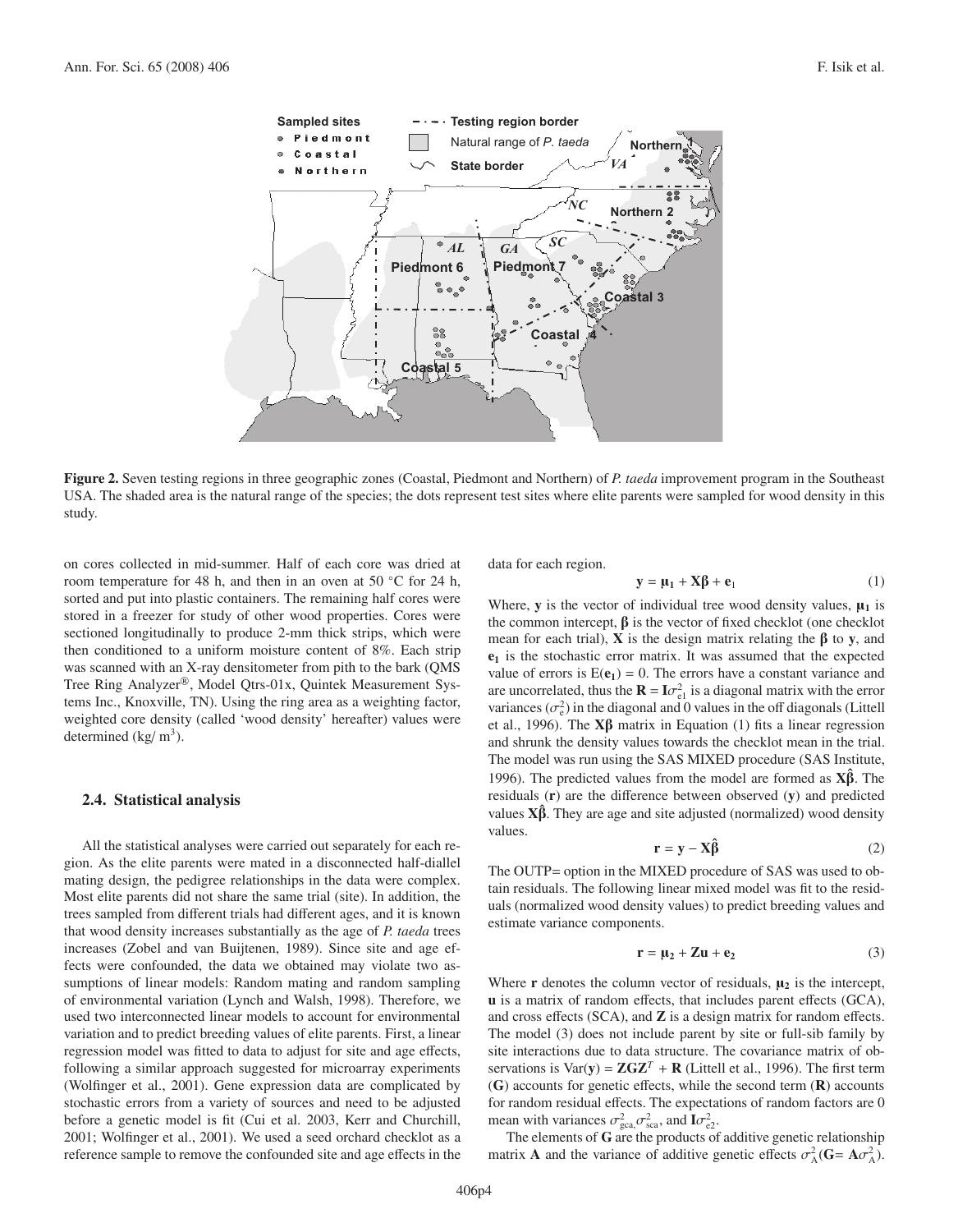The elements of relationship matrix **A** are genetic covariances between relatives and are given by  $2\Theta_{ij}\sigma_e^2$ , where  $\Theta_{ij}$  is the coefficient of coancestry. The inverse **A** matrix was created using a pedigree file and implemented by the ASReml software (Gilmour et al., 2002). ASReml is a likelihood-based program for variance components and was developed to handle complex pedigree relationships among the genotypes. Best linear unbiased estimators (BLUE) of fixed effects, best linear unbiased predictors (BLUP) of parents (GCA values) and full-sib families (SCA) were estimated from normalized wood density by solving the mixed model Equation (3) using ASReml. Using variance components from the genetics effects model, individual-tree narrow-sense heritabilities  $(h_i^2)$  and half-sib family means heritabilities  $(h_{\text{hs}}^2)$  were estimated according to the following formulas.

$$
h_{\rm i}^2 = \frac{4\sigma_{\rm gca}^2}{2\sigma_{\rm gca}^2 + \sigma_{\rm sca}^2 + \sigma_{\rm e}^2}
$$
 (4)

$$
h_{\text{hs}}^2 = \frac{\sigma_{\text{gca}}^2}{\frac{1}{p-1} \left( p \sigma_{\text{gca}}^2 + \sigma_{\text{scat}}^2 + \frac{\sigma_{\text{e}}^2}{n} \right)}
$$
(5)

where,  $\sigma_{\text{gca}}^2$  and  $\sigma_{\text{sca}}^2$  are variance components for normalized wood density explained by the additive, and non-additive genetic effects, respectively,  $\sigma_e^2$  is the error variance, *n* is the average family size, *p* is the number of parents. Standard errors of heritabilities were estimated using the Delta method (Lynch and Walsh, 1998) and implemented with a SAS/IML code.

Stability of seed orchard mix checklots across trials was evaluated by regressing the checklot means (the mean of checklot trees) on trial means (the mean of all progeny of parents). The joint regression method suggested by Finlay and Wilkinson (Finlay and Wilkinson, 1963) characterizes interaction by a series of regression coefficients, which are taken as stability of the genotypes (McKeand et al., 1990). The regression coefficient  $\beta_1$  for each region was tested as  $H_0: \beta_1 = 1.0$  using the TEST statement of the REG procedure of SAS (1996). The REG procedure performs an *F* test for the hypotheses specified in the TEST statement. If the regression coefficient is  $b = 1.0$  and residual mean squares is small, then the checklot was considered to have an average stability. An average stable checklot would be preferred for data normalization because such response would be highly correlated with the average performance of parents. Regression coefficients that deviates significantly from 1.0 suggest that either the checklot is unstable  $(b > 1.0)$  or not responsive  $(b < 1.0)$  to changing environment (McKeand et al., 1990).

## **3. RESULTS**

#### **3.1. Comparison of testing regions**

Wood density for individual trees ranged from 333 to  $626 \text{ kg/m}^3$ , whereas the average wood density for seven testing regions varied from 416 to 506 kg/m<sup>3</sup> (Tab. Ib). The descriptive statistics of wood density for testing regions are based on measurements before removing age and site effects (before normalization). The Coastal testing regions had greater wood density than the two Piedmont and two Northern testing regions (Tab. Ib). The three Coastal regions had average wood density of 485 (Coastal 3), 506 (Coastal 4) and 479 (Coastal 5)  $(kg/m<sup>3</sup>)$ . These estimates were consistently greater than the average of Piedmont 6 (416) and Piedmont 7 (435) regions. The

**Table II.** Regression results of checklots' wood density means (seed orchard mixes) on site means (average of all sampled parents) for different testing regions.

| Region          | $R^2$ |                   |       |      | $\beta_1$ , $Pr > F^1$ Residual MS Number of trials |
|-----------------|-------|-------------------|-------|------|-----------------------------------------------------|
| Northern 1      | 0.89  | 1.00              | 0.997 | 7.9  |                                                     |
| Northern 2      |       | $0.96$ 1.02       | 0.771 | 9.2  | 11                                                  |
| Coastal 3       | 0.77  | 0.61              | 0.003 | 11.7 | 13                                                  |
| Coastal 4       | 0.79  | 0.78              | 0.526 | 20.0 |                                                     |
| Coastal 5       |       | $0.16 \quad 0.20$ | 0.002 | 17.0 | 9                                                   |
| Piedmont 6 0.94 |       | 1.12              | 0.384 | 6.1  |                                                     |
| Piedmont 7      | 0.91  | 1.01              | 0.859 | 11.0 |                                                     |

<sup>1</sup> Regression coefficients ( $\beta_1$ ) with a probability value ( $Pr > F$ ) greater than 0.05 are not significantly different from 1.0, indicating a stable reference sample (checklot) across sites.

two Northern regions had slightly greater average wood density (438 and 449 kg/m<sup>3</sup>) than the Piedmont testing regions.

## **3.2. Stability of checklots**

Checklots had average stability across sites within a testing region, except for Coastal regions 3 and 5 (Tab. II). As the trial wood density increased, the checklot mean increased accordingly as shown by the regression coefficients  $(\beta_1)$ . The linear regression slopes  $(\beta_1)$  were not significantly different from 1.0 for five regions out of seven. Regressing the checklot means on trial means accounted for 77% to 95% of the variance in wood density, except for the region Coastal 5. The relationship between family means and the checklot SOM5 in the Coastal 5 region was exceptionally weak. This region had also one of the highest residual means squares, suggesting lack of fit. Regression coefficients smaller than 1.0 for regions 3 and 5 suggest that the checklots in these two regions are stable, that is they did not response to average site density values. In other words, when the average site wood density increased, the checklots SOM3 and SOM5 did not increase correspondingly.

## **3.3. Adjustment for age e**ff**ects**

The relationships between the age of the trial and average wood density of the trial before and after data normalization were examined for all regions. For demonstration purposes and for simplicity, plots of trial age (*x*-axis) and trial wood density mean (y-axis) for the Piedmont 6 and Piedmont 7 regions only are shown (Fig. 3). The Piedmont 7 region is a good representative of a region with a relatively large number of trials (18), with a good spread of test ages, whereas the Piedmont 6 region is a representative of a region with a smaller number of trials (7) with uneven distribution of means (Fig. 3). The relationship between the trial age and the average wood density of the trial was linear and strong in Piedmont 7 test region (Fig. 3a), indicating that as the trial age increased average wood density increased accordingly  $(R^2 = 0.68)$ . The normalization model was successful in removing the age effects on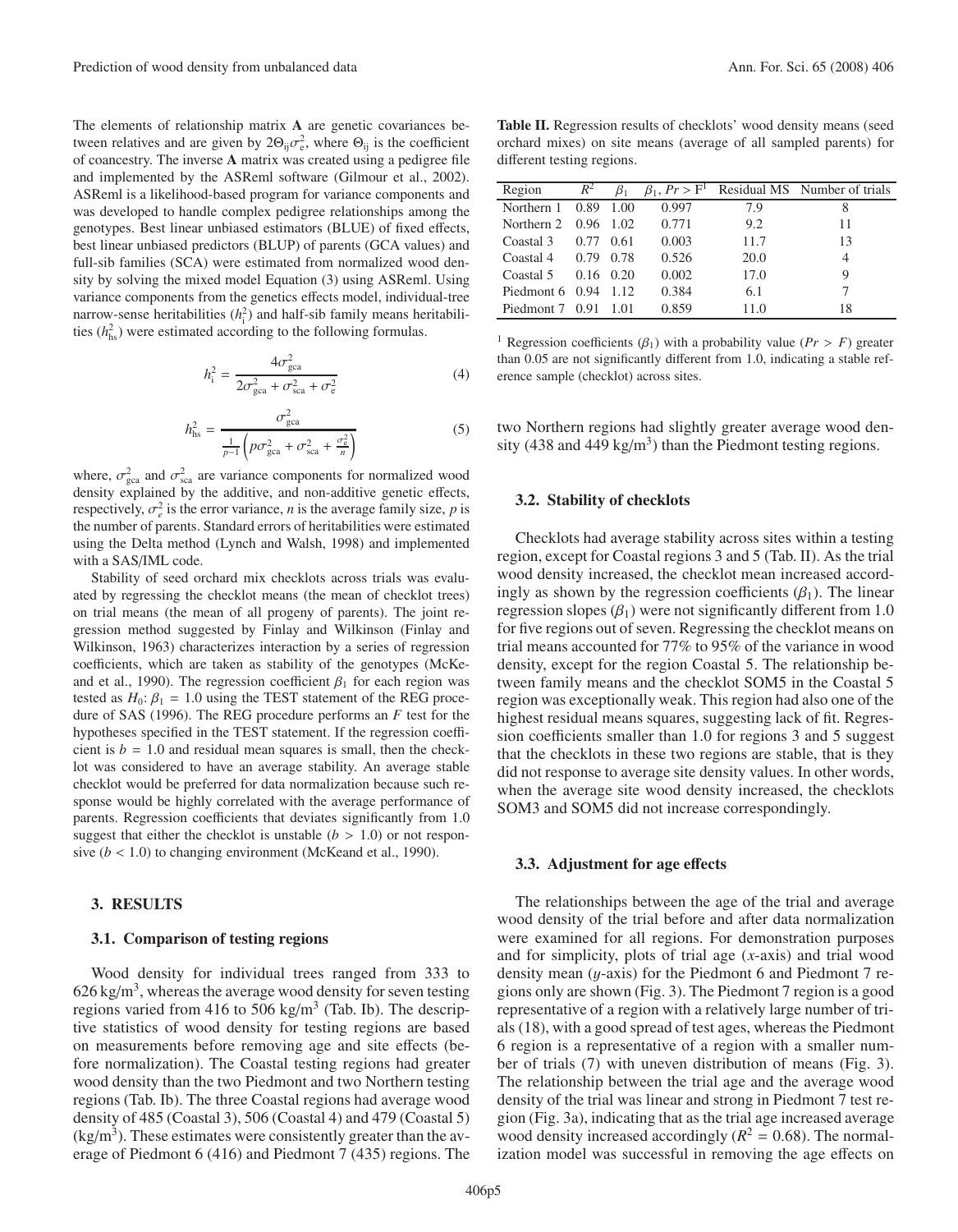

**Figure 3.** Age effects on average wood density values for two testing regions before and after data normalization using the checklot means.  $\beta_1$  is the regression coefficient (slope),  $\mathbb{R}^2$  is the coefficient of determination, Pr is the F statistic probability value of the slope. Some sites had the same ages and thus, the number of data points visible is less than the actual number of sites. **(a)** Age effects on average wood density in Piedmont 7 testing region. The age of 18 trials ranged from 7 to 15 years. Because some of the trials were at the same ages, the actual number of point in the regression models is smaller than 18. **(b)** Age effects on average wood density values in Piedmont 6 testing region. The age of seven trials ranged from 7 to 16 years. Because some of the trials were at the same ages, the actual number of point in the regression models is smaller than seven.

wood density values in Piedmont 7 region  $(R^2 = 0.34)$ . For example, after the data normalization, the relationship (regression slope) between the trial age and normalized wood density was not significantly different from zero in the Piedmont 7 region ( $P \lt F = 0.172$ ). In the Piedmont 6 region (Fig. 3b), the age-site density relationship before normalization was linear positive but weak ( $R^2 = 0.27$ ). With the data normalization, the coefficient of determination was considerably reduced  $(R^2 = 0.18)$ . The normalization model was also successful in removing age effects on density for all other breeding regions (data not presented), except Region 5.

For all the regions, the distribution of empirical quantiles from the linear regression model and the quantiles of a standard normal distribution were examined. As representative of a large and a small sample size, the plots of the Piedmont 6 and Piedmont 7 regions are presented in Figure 4. The normalized wood density values (residuals) tend to fall along the reference line indicating an approximately normal distribution (Fig. 4a). We did not observe a trend in the distribution of residuals from mixed models (Eq. (3)) for the Piedmont 6 and Piedmont 7 regions (Fig. 4b). The distribution of normalized wood density values in Piedmont 6 region was discontinuous due to small number of trials in this region.

#### **3.4. Variance components and heritability estimates**

We detected considerable genetic variation in wood density among the fast growing elite parents in all seven testing regions, except for the Piedmont 6 region (Tab. III). General combining ability variance in the testing regions ranged from 0 (Piedmont 6) to 39% (Coastal 5) of the total phenotypic variance, whereas the specific combining ability variance accounted for 0 (Coastal 3 and 5) to 22% (Piedmont 6). When Piedmont 6 region is excluded, general combining ability variance was considerably lower in two Northern regions compared to the rest of regions. As expected, error variance in each testing region was large and accounted for 59 (Coastal 4) to 88% (Northern 2) of the total variance. Most of the variances were associated with high approximate standard errors.

High genetic variation among parents in six testing regions was reflected in moderate to high heritabilities. Individualtree heritability in the Northern 1 region was considerably smaller  $(0.12)$  than the estimates in other regions. Individualtree narrow-sense heritability in the other five regions ranged from 0.31 to 1.00. Heritability was not estimable in the Piedmont 6 region due to lack of additive genetic variance. In all six regions, individual-tree heritabilities were associated with high standard errors. Heritabilities of half-sib family means for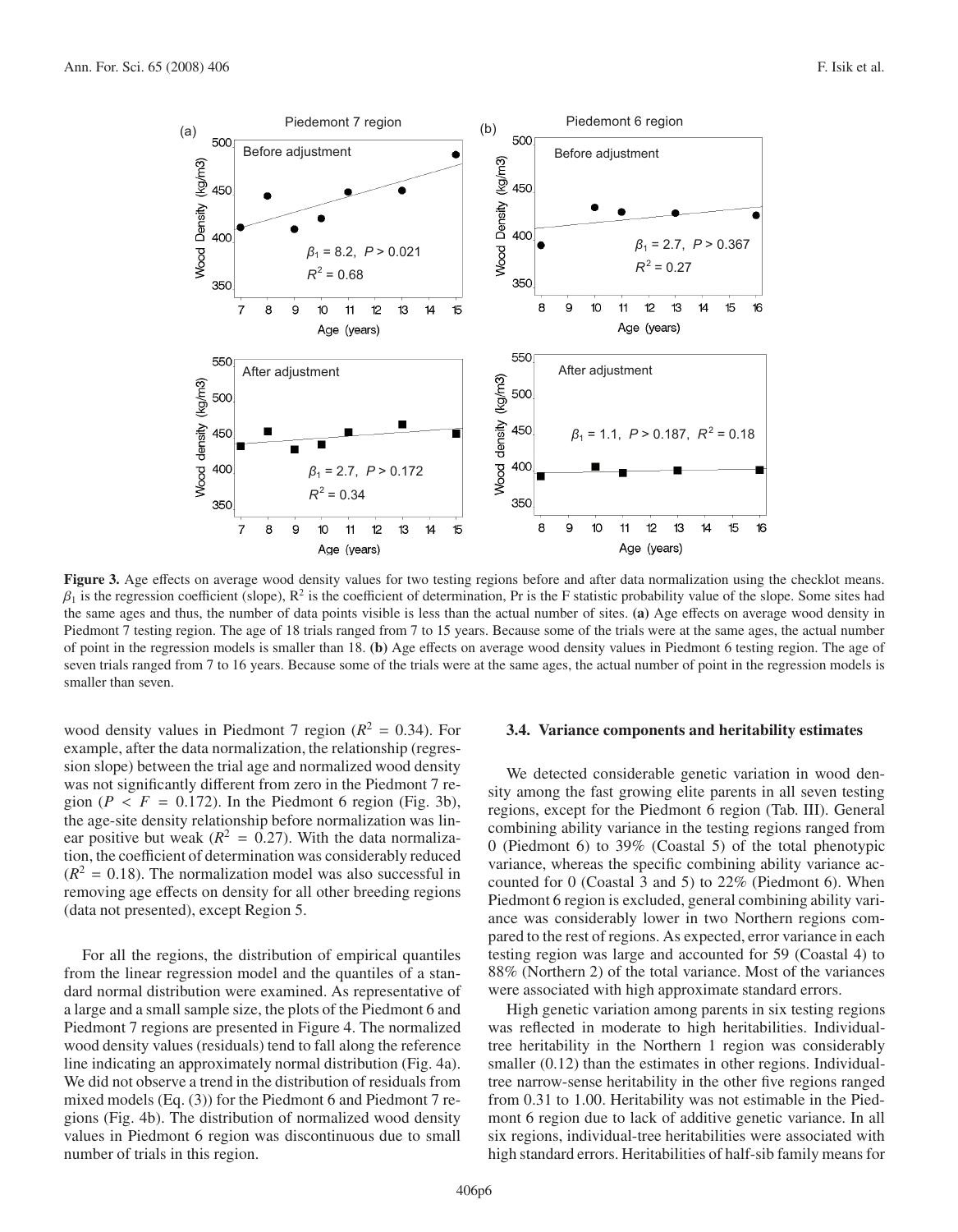

**Figure 4.** Examination of normalized wood density values of Piedmont 6 and Piedmont 7 testing regions of *P. taeda*. **(a)** Normal probability plots of normalized wood density values (empirical residuals) of two regions after fitting linear regression models. **(b)** Residuals versus predicted wood density values of Piedmont 7 and Piedmont 6 regions after fitting linear mixed models (Eq. (3)). The lack of an apparent trend in the distribution of residuals suggests that the assumption of constant error variance was not violated.

Table III. Variance components, approximate standard error of variance components ( $\pm$ SE), percent of total phenotypic variance explained by each factor (%), individual-tree narrow sense ( $h_i^2$ ) and half-sib family mean ( $h_{hs}$ ) heritabilities of wood density in seven testing regions of *Pinus taeda* in the southeastern US.

| Regions    | $\sigma_{\text{GCA}}^2 \pm \text{SE}$ | %  | $\sigma_{\text{SCA}}^2$ ± SE | %  | $\sigma_{\rm F}^2$ ± SE | $h^2$ + SE      | $h_{L}^2 \pm \text{SE}$ |
|------------|---------------------------------------|----|------------------------------|----|-------------------------|-----------------|-------------------------|
| Northern 1 | $20 \pm 37$                           |    | $114 \pm 78$                 | 18 | $498 \pm 49$            | $0.12 \pm 0.22$ | $0.79 \pm 0.07$         |
| Northern 2 | $75 + 52$                             |    | $29 \pm 81$                  |    | $781 \pm 68$            | $0.31 \pm 0.20$ | $0.88 \pm 0.06$         |
| Coastal 3  | $236 \pm 137$                         | 21 |                              |    | $884 \pm 70$            | $0.70 \pm 0.27$ | $0.97 \pm 0.02$         |
| Coastal 4  | $468 \pm 202$                         | 28 | $207 \pm 128$                | 13 | $979 \pm 116$           | $0.88 \pm 0.23$ | $0.91 \pm 0.04$         |
| Coastal 5  | $377 \pm 365$                         | 39 |                              |    | $587 + 71$              | $1.00 \pm 0.49$ | $0.90 \pm 0.09$         |
| Piedmont 6 |                                       |    | $181 \pm 85$                 | 22 | $630 \pm 82$            | not estimable   | not estimable           |
| Piedmont 7 | $135 \pm 44$                          |    | $131 \pm 59$                 | 16 | $553 \pm 38$            | $0.57 \pm 0.15$ | $0.71 \pm 0.09$         |

 ${}^{1}\sigma_{GCA}^{2}$  is the general combining ability variance,  $\sigma_{SCA}^{2}$  is the specific combining ability variance,  $\sigma_{E}^{2}$  is the error variance, SE is the standard error.

wood density were high in all six regions that were estimable, ranging between 0.71 (Piedmont 7) and 0.97 (Coastal 3), with relatively smaller standard errors compared to individual-tree narrow-sense heritabilities.

# **4. DISCUSSION**

Elite parents selected for superior growth, fusiform rust disease resistance and bole straightness had considerable variation for wood density. Wood density was higher in the Coastal *P. taeda* testing regions (coastal Georgia and South Carolina) compared to the more inland (Piedmont) and northern (North Carolina and Virginia) regions. The difference among the testing regions for wood density is contributed partly by the environment, such as temperature, the length of the growth period and precipitation, and partly by genetic differences between families tested in each region (Jett et al., 1991). Because families were tested separately within regions, not across regions, the environmental and genetic effects are not separable. However, the trends observed in density of different regions are consistent with the previous reports on environmental and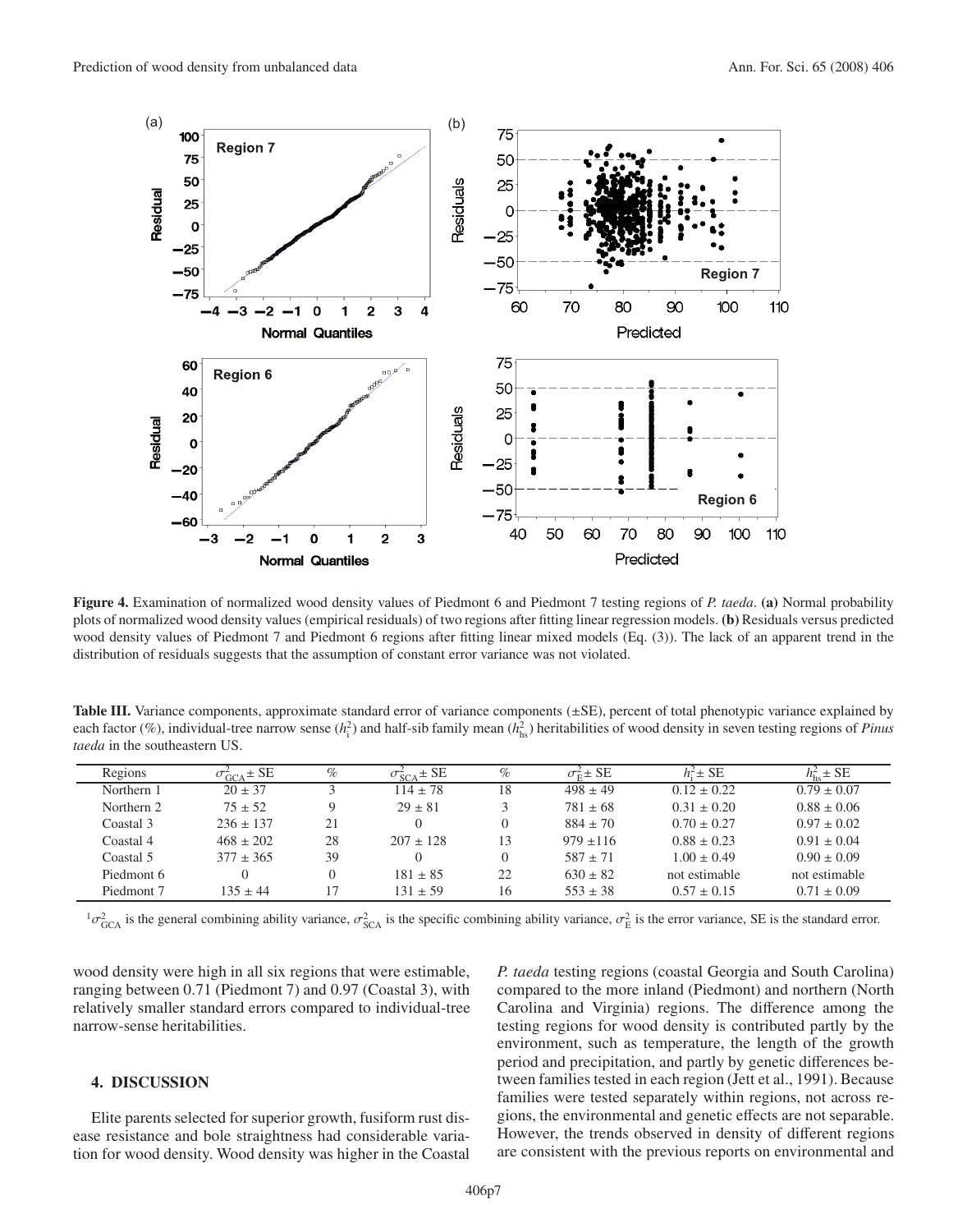genetic effects. Environmental variables may have considerable effect on wood density. The same genotypes may produce denser wood in one environment than in another if there are considerable temperature and precipitation differences between them (Jayawickrama et al., 1997; Jett et al., 1991). Using 18 half-sib families and four provenances, Jett et al. (1991) reported significant environmental effects on wood density of *P. taeda* provenances and families. In the same study, average wood density  $(kg/m<sup>3</sup>)$  of the same seed sources in different sites ranged from 406 (in Virginia) to 461 (in Georgia) and site effects accounted for 32% of the total variation in wood density. Significant effect of environment on wood density was also reported by Byram and Lowe (1988) and Zobel and van Buijtenen (1989). The higher wood density produced in the coastal regions compared to the inland regions is explained by longer growth period in the coastal plains, where trees take the advantage of available soil moisture and milder temperatures to add more latewood in the later growth period (Zobel and van Buijtenen, 1989). In a more recent study, Gwaze et al. (2001) studied wood density of 33 open-pollinated *P. taeda* families selected from western Mississippi. They found that, wood density of the same families was higher in a slower growing site than the wood density in a faster growing site. Cumbie (2002) also reported lower wood density for a rapid growth site  $(425 \text{ kg/m}^3)$  in Alabama than a slower growing site  $(444 \text{ kg/m}^3)$  in Florida in a factorial cloned genetic test of *P. taeda*.

Genetic differences among provenances or populations are another important source of variation in wood density. When grown together, more southerly provenances tend to have lower wood density than seed sources from the Piedmont and Northern seed sources. Jett et al. (1991) found significant differences among 18 families tested over seven widely separated sites in the Southeast USA. In the same study, three southern *P. taeda* provenances had consistently lower wood density than northern and Piedmont seed sources. Similar results were also reported by Byram and Lowe (1988), and Tauer and Loo-Dinkins (1990). The lower wood density of southern provenances has been attributed to shoot elongation patterns, slower formation of the latewood (Jett et al., 1991), and time of transition from springwood to summerwood production (Byram and Lowe, 1988).

This study focused on documenting wood density of progeny from elite parents of an entire breeding population in different regions as opposed to others that studied relatively few families tested across fewer numbers of balanced trials. The findings from this study are based on wood cores sampled from 71 experimental test sites that cover an area spanning most of the natural distribution range of the species. However, the patterns of geographic variation in wood density in this study are largely similar to those found in the previous studies. Average wood density in the Atlantic coastal plains was higher than the average wood density in inland (Piedmont) and northern (North Carolina and Virginia) regions. Since the environment and genetics trends geographically are opposite, much of among-region variation in wood density can be attributed to environment rather then genetics.

# **4.1. Stability of checklots and removal of confounded age and site e**ff**ects**

Estimating breeding values of elite parent trees in breeding populations of forest trees can be challenging, when elite parents come from different breeding units, such as disconnected diallels. For logistical reasons, it is common to test breeding units in different years and at different sites. This introduces age differences among trials and, thus, among parents. When comparing elite parents for a secondary trait such as wood density, the confounded age and site effects need to be accounted for. In this study, we used seed orchard mixes to adjust for confounding site and age effects within testing regions.

The response of a reference sample (checklot) to different environments can be critical for evaluating the performance of elite parents across trials. For normalization of data, an average stable checklot is preferred, as suggested by McKeand et al. (1990). In general, the reference samples (seed orchard mixes) in this study were stable across most sites and they could be used to compare parents across sites. The exception was Coastal 5 region. The exceptionally weak relationship  $(R^2 = 0.16)$  between the checklot means and trial means in Coastal 5 region may have originated from a relatively high trial mean and a low checklot mean in one trial in southern Alabama (data not shown). The reason for such a low checklot mean is not known but could be sampling error. The sample size of the checklot could be another underlying factor for such a weak relationship. When the reference sample is not stable across sites, then the empirical wood density breeding values of elite parents might be underestimated or over estimated depending on the response of the checklot to sites. For the Coastal 5 region, wood density of elite parents may be overestimated due to greater deviation of family wood density means from the checklot mean on a specific site. In such a case, a conservative selection approach could be preferred, such as limiting selection to within each diallel series rather than ranking parents across diallels for selection.

The normalization method used in this study appeared to be a viable method to account for variability across sites and remove confounding age effects in a testing region, except in Region 5. Regressing the checklot means on site means could be employed to test the stability of the checklots, but that method may require a large number of sites (i.e., > 15) (Finlay and Wilkinson, 1963). Checklot means based on small number of trees (i.e.,  $\langle 10 \rangle$  may not be reliable. The data normalization method used in this study may not be efficient if genotypes by environment interactions are significant. Several normalization methods have been suggested for microarray gene expression data to remove extraneous effects (Cui et al., 2003; Kerr and Churchill, 2001; Kerr et al., 2000). Two interconnected linear mixed models have been suggested to account for variability both across and within microarray slides (Jin et al., 2001). The reference sample design has been recommended to connect all samples of microarray experiments due to the logistic difficulty of testing of large numbers of genotypes (Kerr et al., 2000; Wolfinger et al., 2001). The disadvantage of the reference design is that a great deal of resources is allocated for testing the reference sample. This is also the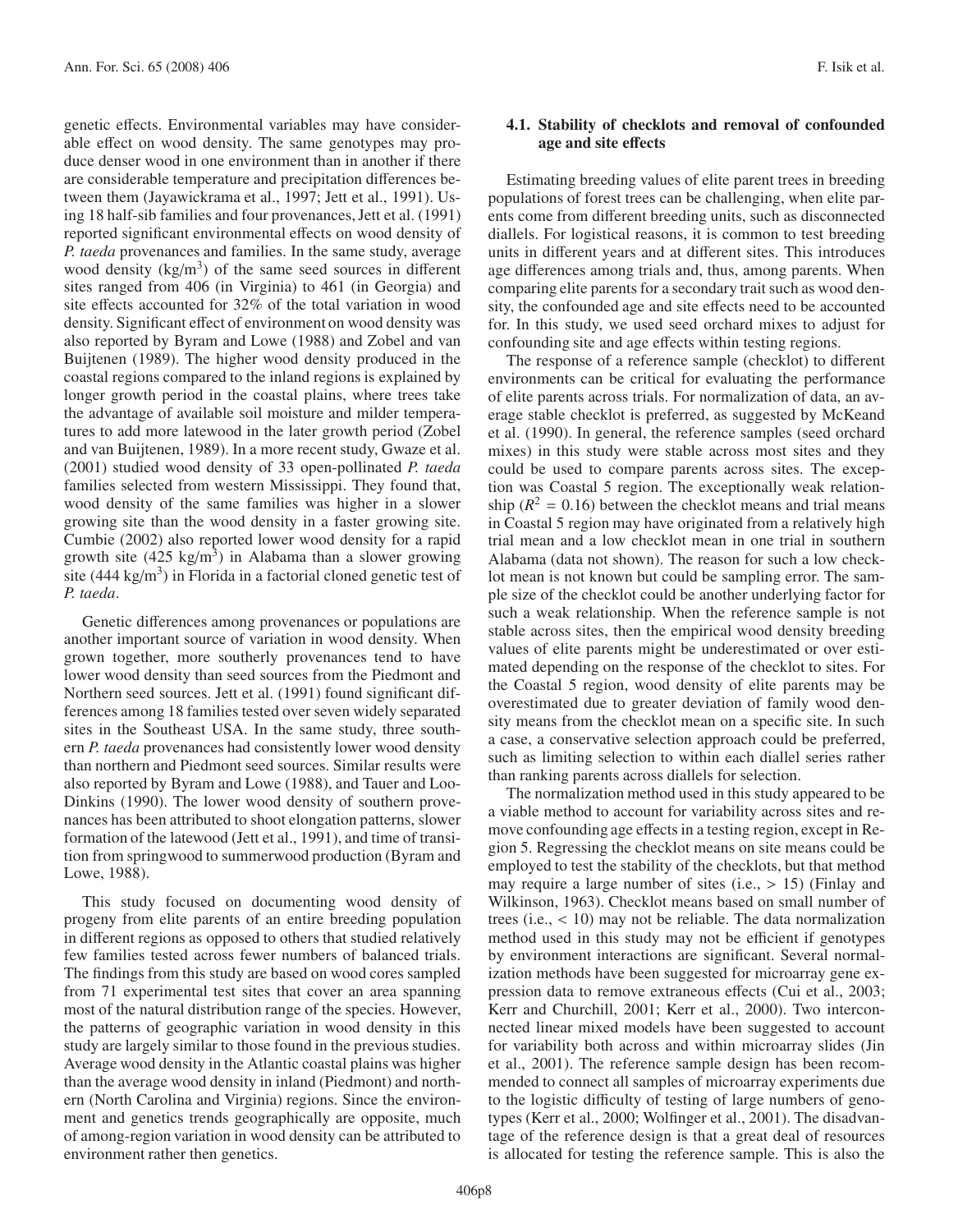case in forest progeny testing programs. Logistical limitations and the time required for breeding of most forest trees requires using checklots for comparisons of parents in a breeding program.

An alternative approach to remove extraneous age, but not site, effects could have been to exclude all the portions of wood cores not present in all sampled trees, e.g., keeping the wood up to the youngest age among trials. However, because some trials were as young as age six, and these were a small proportion of all trials, this approach would have resulted in discarding much useful data.

The application of two interconnected linear models used in this study met the major assumptions of analysis of variance. The site and age adjusted wood density values were approximately normal (Fig. 4a). The lack of an obvious trend in the plots of residuals versus predicted values (Fig. 4b) from the mixed model suggested that the error variance was constant across sites. Log transformation is another commonly used method in analysis of gene expression data to obtain residuals with a constant variance (Huber et al., 2002; Kerr and Churchill, 2001). Transformation has its own drawbacks, e.g., the difficulty in interpreting breeding values. The two linear models used in this study did not require data transformation to meet the normal and independent distribution of residuals assumption of analysis of variance.

# **4.2. Variance components and heritability**

Elite parents selected for superior growth, straighter stems and resistance to fusiform rust disease were highly variable for wood density in all seven testing regions. Additive genetic effects explained up to 39% of the total variance for wood density, whereas non-additive genetic effects explained up to 22%. Cumbie (2002) also reported up to 30% of additive genetic variance, but near zero non-additive genetic variance for wood density from a cloned factorial mating experiment of *P. taeda*. However, the magnitude of additive and dominance genetic variances in seven testing regions was not consistent. Additive genetic variance was zero in the Piedmont 6 region, but dominance genetic effects explained 22% of the total phenotypic variance. Similarly, additive genetic effects explained only 3% of the total variation in the Northern 1 testing region, whereas dominance genetic variance was much higher (18%). Narrow-sense individual-tree heritability for wood density was only 0.12 in the Northern 1 region, whereas it was 1.00 in the Coastal 5 region. The discrepancy among regions might be explained by the relatively small numbers of parents sampled within each region, or by actual genetic differences among parents tested in regions. The half-sib family heritability estimates (based on elite parents) of the six estimable testing regions (0.71 to 0.97) were within the range of estimates reported in the literature (Zobel and van Buijtenen, 1989). In general, wood density is under strong additive genetic control in *P. taeda* and narrow-sense heritability is usually at least 0.50 (Megraw, 1985), with the exceptions of some weak estimates for juvenile wood (Gwaze et al., 2001). Half-sib family heritabilities from a cloned *P. taeda* experiment were 0.71 (based

on clones) and 0.68 (based on seedlings) (Cumbie, 2002). The results in this study generally agree with previous studies on genetic control of wood density in *P. taeda*, despite differences in experimental designs, sampling and statistical analysis methods used. This suggest that the approach of measuring a secondary trait, such as wood density, on previously selected elite parents across an entire breeding populations, with appropriate statistical analysis is a viable one.

The heritability estimates reported in this study may be biased upward due to non-random mating of parents in the population. In this study, parent trees did not share a common pollen pool, but were mated to different sets of other parents. In addition, predicting wood density of the fast growing crosses may have introduced bias due to small sample size in some regions. Moreover, we do not know possible effects of sampling fast growing trees on wood density. Some studies suggested that fast growing families do not necessary produce less dense wood compared to slower growing families in loblolly pine (Megraw, 1985). Possible genotype by environment interactions may have also contributed to biased estimates of heritabilities. However, the genotype by environment interaction effect is probably small in *P. taeda*. Cumbie (2002), Isik and Li (2003), Atwood et al. (2002), and Jett et al. (1991) reported non significant genotype by environment interactions for wood density of *P*. *taeda*. The error variance in this study is not true 'within-family' variance but a stochastic term that may also have affected the estimates. Nevertheless, heritability estimates were within the expected range of heritabilities estimated for wood density of *P. taeda* (Isik and Li, 2003; Jett et al. 1991; Zobel and van Buijtenen, 1989). The results for the Coastal 5 testing region should be evaluated with reservations. The linear regression models were less effective in removing confounding age and site effects for the regions with smaller numbers of test sites and families.

# **4.3. Implications for improvement of wood density**

These results have implications for improvement of wood density in *P. taeda* breeding populations in the Southeast USA. Although parents selected for this study had superior growth and stem straightness, we observed considerable genetic variation in wood density among parents. High half-sib family mean heritabilities suggest that considerable genetic gains could be achieved when elite parents are further selected for wood density. Such elite parents with high wood density can be mated in mass controlled pollinations and full-sib family blocks can be established to increase wood density in plantations managed for solid wood products. Forest industry in the Southeast USA has already been practicing family forestry to capture additive and non-additive genetic variance (McKeand et al., 2003). Alternatively, full-sib progeny can be cloned and tested in replicated field trials and clones with high wood density can be mass propagated for deployment. Finally, elite parents or clones with high wood density could be used in a specialized elite breeding population to increase wood density among trees already selected for growth, straightness and disease resistance. The median age of trees sampled for this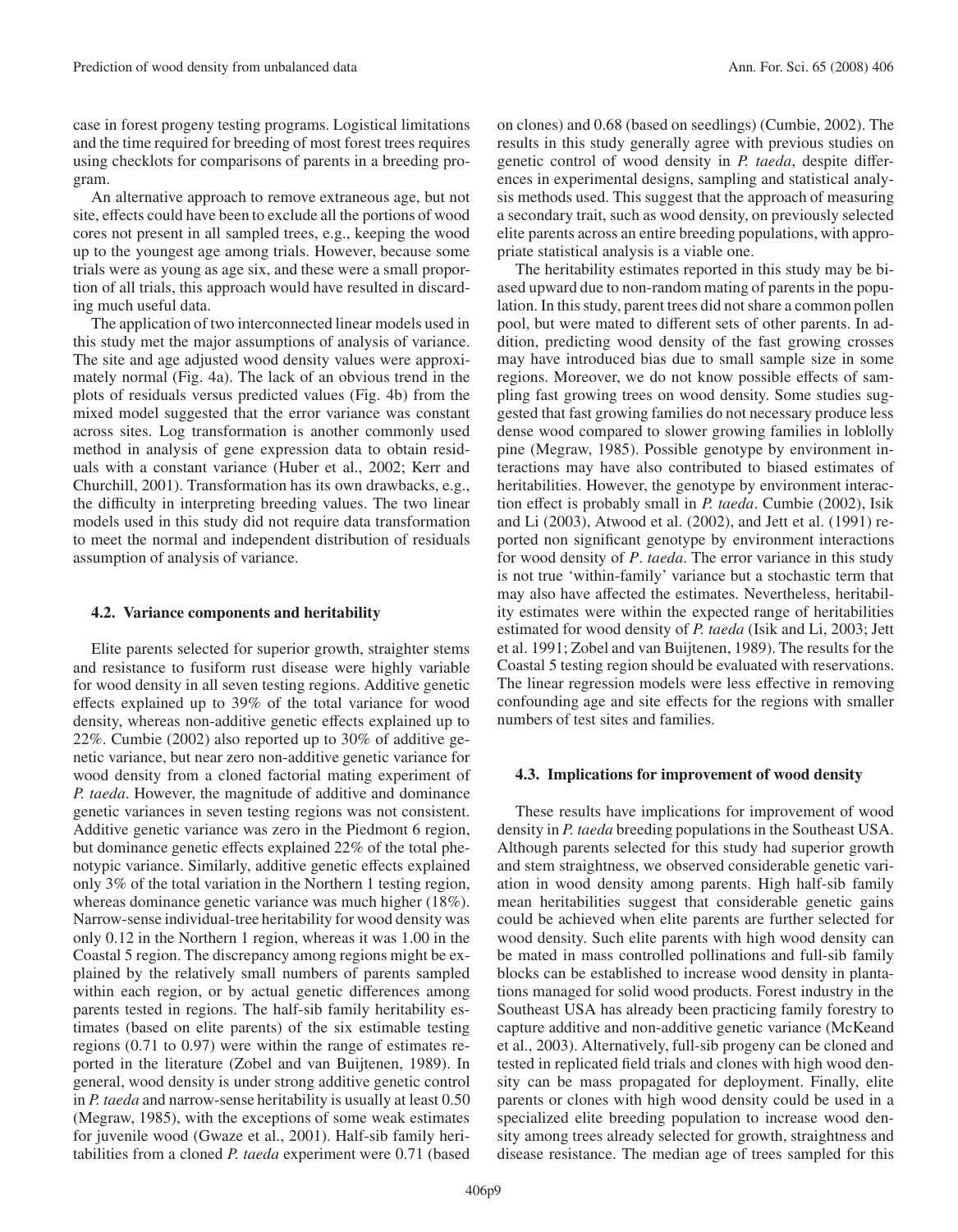study was about 12 years, which is about half of the rotation age of *P. taeda* plantations. Age-age correlations of wood density need to be explored for fast growing elite families to study possible undue effect on growth traits. In the literature, strong age-age correlations were reported for wood density in hybrid poplar clones (Pliura et al., 2006). Wu et al. (2007) reported stable wood density values from ages 11–15 to rotation-age in *Pinus radiata*, which is encouraging.

# **5. CONCLUSIONS**

Prediction of breeding values of a sub-sample of parents from an operational tree breeding program can be challenging, as data are greatly complicated by errors from different sources, such as site and age effects. Using checklots (reference samples) to remove site and age effects appears to be an effective method for genetic analysis of a secondary trait, such as wood density. In a sub-sample of the breeding population, the stability of the reference sample can be critical in data normalization and the checklot should be tested for stability before data normalization. We found considerable genetic variation for wood density among elite parents of *P. taeda* in testing regions in the southern USA, suggesting the opportunity to improve this economically important trait among trees already selected for other traits.

**Acknowledgements:** This study was funded by grants from CSREES-USDA (Contract / Grant / Agreement No.: 2001-52104- 11224) and the Department of Energy, the North Carolina Agricultural Research Service and the members of the North Carolina State University-Industry Cooperative Tree Improvement Program. We thank members of the NC State University-Industry Cooperative Tree Improvement Program for their generous help in collecting wood samples across the southern USA. We are also grateful to Houmin Chang, Ron Sederoff, and John Kadla for insightful suggestions on the study. We thank three reviewers for excellent suggestions to improve the manuscript.

## **REFERENCES**

- Atwood R.A., White T.L., and Huber D.A., 2002. Genetic parameters and gains for growth and wood properties in Florida source loblolly pine in the southeastern United States. Can. J. For. Res. 32: 1025–1038.
- Belonger P.J., 1998. Variation in selected juvenile wood properties in four southern provenances of loblolly pine. M.S. thesis, North Carolina State University, Raleigh, NC, 174 p.
- Belonger P.J., McKeand S.E., and Jett J.B., 1996. Genetic and environmental effects on biomass production and wood density in loblolly pine. In: Dieters M.J., Matheson A.C., Nikles D.G., Harwood C.E., Walker S.M. (Eds.), Tree improvement for sustainable tropical forestry QFRI IUFRO Conference, Queensland, Australia, 27 October 1996.
- Byram T.D. and Lowe W.J., 1988. Specific gravity variation in a loblolly pine seed source study in the western Gulf region. For. Sci. 34: 798– 803.
- Cown D.J., 1978. Comparison of the Pilodyn and torsiometer methods for the rapid assessment of wood density in living trees. N. Z. J. For. Sci. 8: 384–391.
- Cui X., Kerr M.K., and Churchill G.A., 2003. Transformations for cDNA microarray data. Stat. Appl. Genet. Mol. Biol. 2: 1–10.
- Cumbie W.P., 2002. Variation of wood density traits in rooted cuttings and seedlings of loblolly pine. MS Thesis. North Carolina State University, Raleigh, NC, 97 p.
- Finlay K.W. and Wilkinson G.N., 1963. The analysis of adaptation in a plant-breeding programme. Aust. J. Agric. Resour. Econ. 14: 742– 754.
- Gilmour A.R., Gogel B.J., Cullis B.R., Welham S.J., and Thomson R., 2002. ASREML User Guide, Release 1.0. VSN International Ltd, Hemel Hempstead, HP1, 1ES, UK. 267 p.
- Gough G. and Barnes R.D., 1984. A comparison of three methods of wood density assessment in a *Pinus elliottii* progeny tests. S. Afr. For. J. 128: 22–25.
- Gwaze D.P., 1997. Genetic parameter estimates for height and stem straightness in *Pinus taeda* Linnaeus and implications for breeding. Ph.D. thesis, University of Edinburgh, Edinburgh, Scotland, p. 284.
- Gwaze D.P., Bridgwater F.E., Byram T.D., and Lowe W.J., 2001. Genetic parameter estimates for growth and wood density in loblolly pine (*Pinus taeda* L.). For. Genet. 8: 47–55.
- Hodge G.R. and Purnell R.C., 1993. Genetic parameter estimates for wood density, transition age and radial growth in slah pine. Can. J. For. Res. 23: 1881–1891.
- Huber W., von Heydebreck A., Sultmann H., Poustka A., and Vingron M., 2002. Variance stabilization applied to microarray data calibration and to the quantification of differential expression. Bioinformatics 18(Suppl. 1): S96–S104.
- Isik F. and Li B., 2003. Rapid assessment of wood density of live trees using the Resistograph for selection in tree improvement programs. Can. J. For. Res. 33: 2426–2435.
- Jayawickrama K.J.S., McKeand S.E., Jett J.B., and Wheeler E.A., 1997. Date of earlywood-latewood in provenances and families of loblolly pine, and its relationship to growth phenology and juvenile wood specific gravity. Can. J. For. Res. 27: 1245–1253.
- Jett J.B., McKeand S.E., and Weir R.J., 1991. Stability of juvenile wood specific gravity of loblolly pine in diverse geographic areas. Can. J. For. Res. 21: 1080–1085.
- Jin W., Riley R.M., Wolfinger R.D., White K.P., Gisele P.G., and Gibson G., 2001. The contributions of sex, genotype and age to transcriptional variance in *Drosophila melanogaster*. Nature Genet. 29: 389– 395.
- Kerr M.K., Martin M., and Churchill G.A., 2000. Analysis of variance for gene expression microarray data. J. Comp. Biol. 7: 819–837.
- Kerr M.K. and Churchill G.A., 2001. Statistical design and the analysis of gene expression microarrays (invited review). Genet. Res. 77: 123– 128.
- Li B., McKeand S.E. and Weir R.J., 1999. Tree improvement and sustainable forestry – impact of two cycles of loblolly pine breeding in the US. For. Genet. 6: 229–234.
- Littell R.C., Milliken G.A., Stroup W.W., and Wolfinger R.D., 1996. SAS System for Mixed Models. Cary, N.C.: SAS Institute Inc., 633 p.
- Lynch M. and Walsh B., 1998. Genetics and Analysis of Quantitative Traits. Sinauer Associates, Inc., Sunderland, MA, 980 p.
- McKeand S.E., Li B., Hatcher A.V., and Weir R.J., 1990. Stability of parameter estimates for stem volume for loblolly pine families growing in different regions in the southeastern United States. For. Sci. 36:10– 17.
- McKeand S.E., Mullin T.J., Byram T., and White T. 2003. Deployment of genetically improved loblolly and slash pines in the South. J. For.  $10\overline{1}(3)$ : 32–37.
- Megraw R.A., 1985. Wood quality factors in loblolly pine. The influence of tree age, position in tree, and cultural practice on wood specific gravity, fiber length and fibril angle. Tappi Press, 88 p.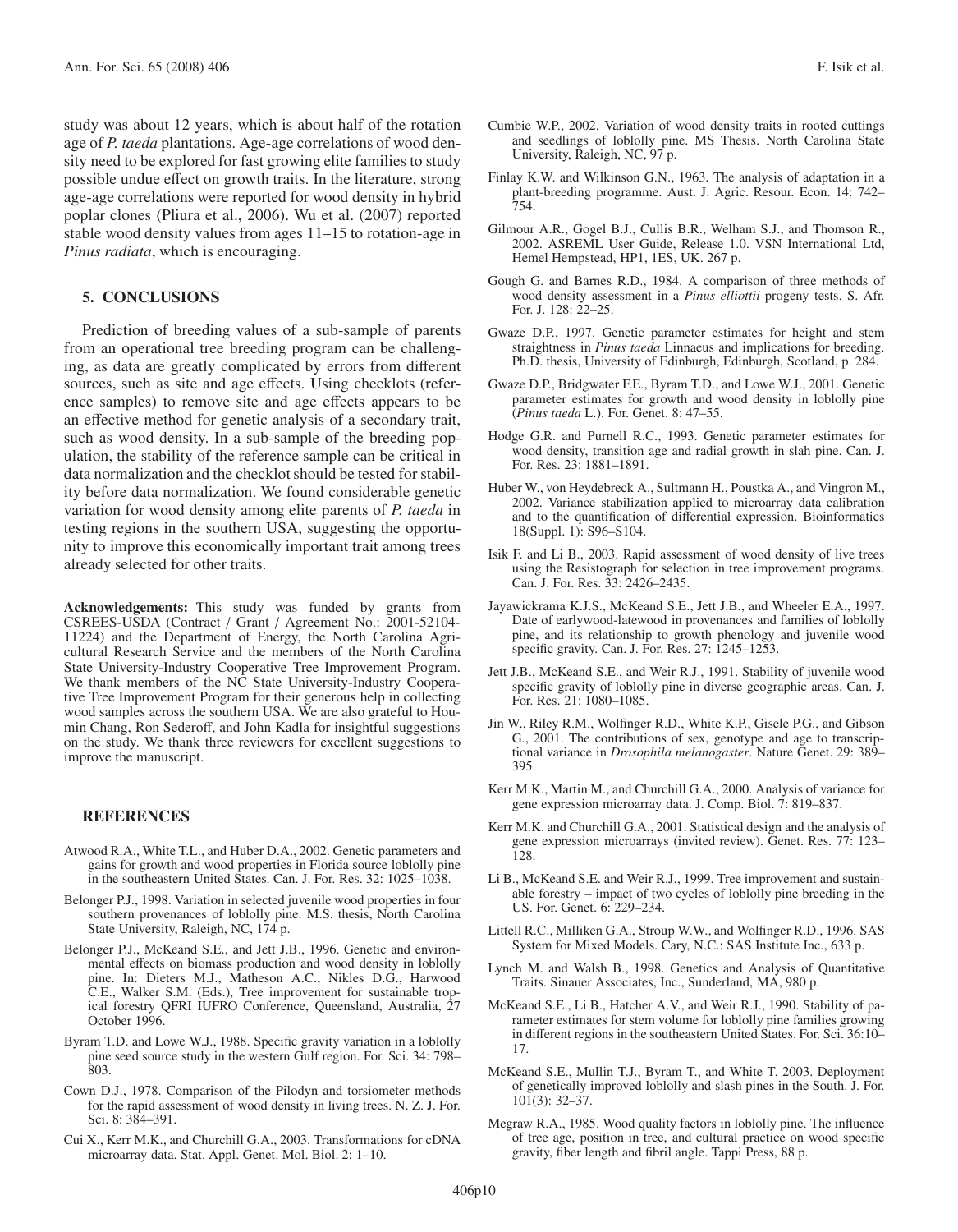- Pliura P., Zhanga S.Y., Bousquet J., and MacKay J. 2006. Age trends in genotypic variation of wood density and its intra-ring components in young poplar hybrid crosses. Ann. For. Sci. 63: 673–685.
- SAS Institute Inc., 1996. SAS/STAT Software: changes and enhancements (through release 6.11). SAS Institute Inc., Cary, N.C.
- Sprague J.R., Talbert J.T., Jett J.B., and Bryant R.L., 1983. Utility of the Pilodyn in selection for mature wood specific gravity in loblolly pine. For. Sci. 29: 696–701.
- Talbert J.T., Jett J.B., and Bryant R.L., 1983. Inheritance of wood specific gravity in an unimproved loblolly pine population: 20 years of results. Silvae Genet. 32: 33–37.
- Tauer C.G. and Loo-Dinkins J.A., 1990. Seed source variation in specific gravity of loblolly pine grown in a common-garden experiment in Arkansas. For. Sci. 36: 1133–1145.
- Wolfinger R.D., Gibson G., Wolfinger E.D., Bennett L., Hamadeh H., Bushel P., Afshari C., and Aules R.S., 2001. Assessing gene

significance from cDNA Microarray expression data via mixed models. J. Comp. Biol 8: 625–637.

- Wu H.X., Powell M.B., Yang J.L., Ivkovic M., and McRae T.A. 2007. Efficiency of early selection for rotation-aged wood quality traits in radiata pine. Ann. For. Sci. 64: 1–9.
- Xiang B. and Li B., 2001. A new mixed analytical method for genetic analysis of diallel data. Can. J. For. Res. 31: 2252–2259.
- Xiang B., Li B., and Isik F., 2003. Time trend of genetic parameter estimates in growth traits of *Pinus taeda* L. Silvae Genet. 52: 114–121.
- Zobel B.J. and van Buijtenen J.P., 1989. Wood variation, its causes and control. Springer Verlag, Berlin, 363 p.
- Zobel B.J. and Sprague J.R., 1998. Juvenile wood in forest trees. Springer Verlag, Berlin 300 p.
- Zobel B.J. and Talbert J.T., 1984. Applied forest tree improvement. John Wiley & Sons, New York. 505 pp.